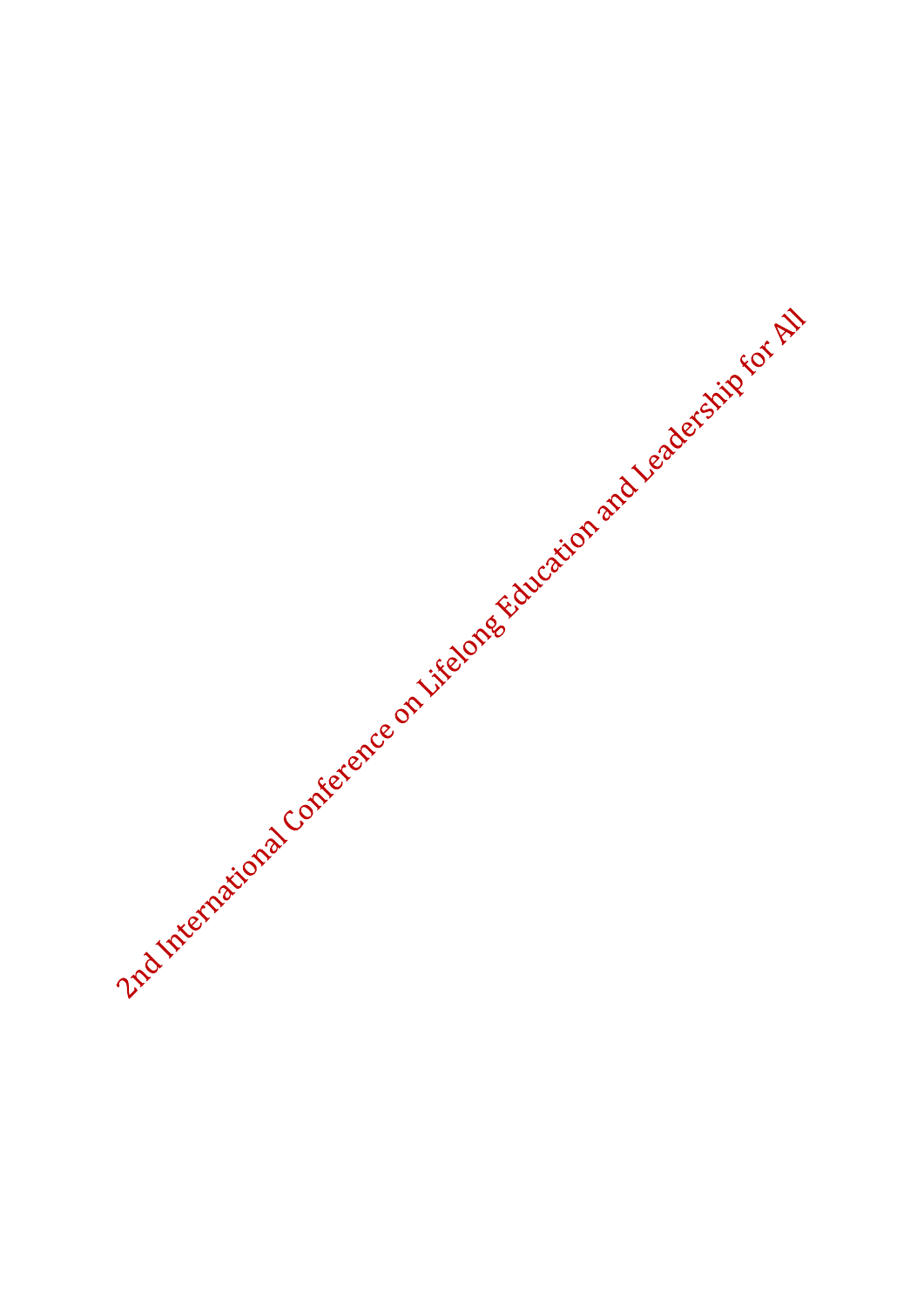#### **The Place and Importance of Mother's Songs, Lullabıes in Afyonkarahisar Culture**

*Saibe Özlem Kaya <sup>1</sup> <sup>1</sup>Öğretim Görevlisi, Afyon Kocatepe Üniversitesi <sup>2</sup>Öğretim Görevlisi, Sy. Afyon Kocatepe Üniversitesi Eğitim Fakültesi, İlköğretim Bölümü, Devlet Konservatuarı, Okul Öncesi Öğretmenliği Anabilim Dalı Sahne Sanatları Bölümü*

 *Berna Özkut <sup>2</sup> [saibezlem@yahoo.com](mailto:saibezlem@yahoo.com) brnkut@hotmail.com*

# **Abstract**

Lullabies are the products that are transferred from generation to the next in various periods of time, affecting children owing to their tunes and reflecting the culture of the community via many historical and social features such as its local elements, customs and traditions. Having existed from past to the present in almost every society in their folk culture, in their section of the genres of anonymous folk literature and have been sung to children with a tune in order to put them to sleep, to them silence when they cry and to relieve them by the performing mothers. In this study, the place and the importance of the lullabies that are the women-creation in the Turkish socio-cultural life and are the remarkable treasure chest of our culture in Afyonkarahisar culture will be studied under the light of the information gathered through interviews with Afyonkarahisar local people and the literature review. This study has great importance because it is a compilation of lullabies that are sung firstly to the babies and then to the children of Afyonkarahisar city, constituting a source to future studies and shedding light to the literature. In this regard, the fundamental aim of this is to put forward the place and the importance of lullaby kinds in the cultural tradition of Afyonkarahisar, which are considered as a common cultural heritage to all people of the city. **Keywords:** Afyonkarahisar, Culture, Lullaby.

#### **1. Introductıon**

#### **I. Afyonkarahisar:**

Formerly known as Afyon, Afyonkarahisar whose happe part of the land remains in the Aegean Region extends into the Inner Anatolia and Mediterranean Region. Afyonkarahisar has an area of 14,295 meter square and is surrounded by Eskisehir province in the north, Konya province in the east, Isparta province in the southern, Burdur and Denizli provinces in  $\text{tr} \mathbf{C}$  southwest and Uşak ve Kütahya provinces in the west (AnaBritannica,1993, Vol: I,158). Located in the Aegean Region, Afyonkarahisar was home to many important battles in the Turkish War of Independence. Afyonkarahisar is a city that has made a name in marble, thermal tourism and food sectors both in Turkey and abroad. Up till 2005, the city was called as Afyon but the old name of the city was changed into the Afyonkarahisar. Afyonkarahisar is situated at the transit point from the Aegean Region to the Inner Anatolia Region. Therefore, the region possesses diversity. This diversity is also reflected in the area's culture and has created a remarkably rich culture (wikipedia.org.com). With the archaeological remains reflecting thousands years old culture and art of civilizations, century-old buildings, caves formed through millions of years, thermal richness and natural beauty, ruins, centuries old ongoing handicrafts, fairy chimneys,  $\sqrt{\phi}$ en-air temples and cuisine, Afyonkarahisar is a place with great potential for tourism. Afyonkarahisar has various cultural and tourism values such as spas, rich nature, historical artifacts, alternative tourism diversity, culture and health tourism, festivals and similar events. Afyonkarahisar is resided at a crossroad in the west side of Anatolia serving as a natural door connecting the north to the south and east to the west by road and rail. Afyonkarahisar has claimed that Afyonkarahisar is the "Capital of thermal Tourism in Turkey" since thermal tourism has gained importance in recent years as an alternative to the sea and sun tourism and also constitutes a part of health tourism [\(www.afyonkulturturizm.gov.tr\).](http://www.afyonkulturturizm.gov.tr/) The written record history of the city began in the year 3000 BC and the city has hosted a big number of civilizations.

## **II. Culture**:

Culture is a term that may take on different meanings. As a concept related to the humans, culture is a meaning and significance system created through history. This is a beliefs and customs system used by a group of people in understanding, regulating and structuring their individual and collective life (wikipedia.org.com).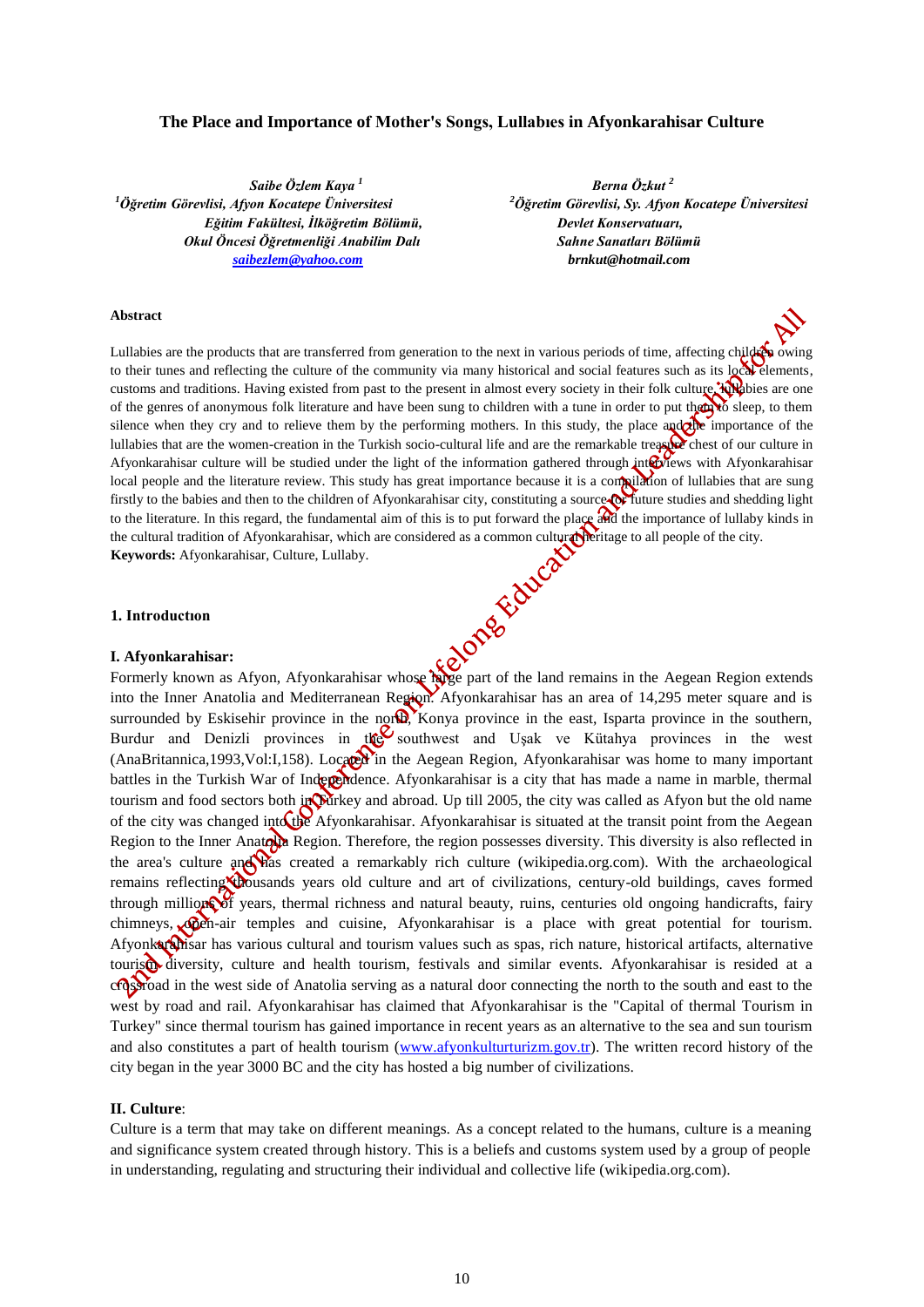According to the Turkish Language Institution dictionary, the definition of culture (crop, "hars" in ancient Turkish language) concept is as follows: "All the spiritual and material values created in the process of historical and social development and all the means used in creation of the values and transmission of them to the next generations, which indicates the extent of a man's sovereignty to his natural and social environment. Sociologically, the culture is what surrounds us and is the social heritage we have learned from the people.

Culture is the sum of material and spiritual heritages the people have inherited from the history of societies. The structures that are formed by sense, thought and action of community create the culture (Güçlü, 2003:148). Culture is a trend that can be transferred to the next generation and is originated since an individual's adolescence period. Culture gains continuity with what the individuals have achieved with the process of learning throughout their life (Sığrı et al., 2009:3).

Culture which is the source of the greatest impact on society and the common characteristics of  $\mathbf{\hat{M}}$ ividuals in the group is a learned lifestyle that is transmitted from person to person (Aytaç, 2006: 153). Culture, in other words, is the shaped common material and spiritual values of a society that provide tradition, customs, art, thought, historical background and unity of thinking. Culture means the "basic yeast" $\alpha$  a community which comes from a certain root. The total unity of language, writing, history, religion, customs, traditions, customs, literature and art determine that society's main yeast that is the culture itself [\(www.kulturelbellek.com\).](http://www.kulturelbellek.com/)

The key factor to the existence of the culture concept is the presence of **Aluman** community and families and individuals composing them. All cultural factors and cultural elements have been created by people. That is to say that, the main source of culture is the human. Whether it is an understanding or a phenomenon, no can speak of the culture unless there is a society. Moreover, an individual should first be able to feel himself as a member of a society so that there could be a cultural phenomenon (Exiny,1995,19). If relations in culture system become severe, the society will collapse and disappear (Rıza,200, 352). For that reason, we have to get to know our national culture, to live, to survive, develop and transfer to future generations. Because culture is not a concept inherited or acquired with instinctive ways but rather the concept is acquired by learning and education (Güvenç,2002).

Cultural heritage is the tangible resource, whose formation is based on human labor and natural factors, holding universal values in terms of historical, artistic, scientific, aesthetic, anthropological and ethnological perspectives. Moreover, they are the structures that cannot be moved and on which the impact of human creativity still remains. In addition, cultural heritages are man-made portable works holding importance in regards to the aesthetic and artistic aspects. On the other hand, they are also the arts that have been attributed to all people including crafts and cooking techniques. They are all the intangible sources consisting of traditions, customs, folkways that have the ability to affect the daily life and belief of the people (Miller, 2005: 48).

# **III. Culture in Afyonkarahisar**:

Because of  $\mathbb{Q}$  location of Afyonkarahisar province, which is located at the intersection of the roads, it has created a rich culture in the city. Afyonkarahisar culture bears the traces of all civilizations lived on its land during the past five thousand years of its history. Afyonkarahisar owns a rich culture with its original language, music and folklore, clothes, handicrafts, cuisine, ceremonies on special occasions after the birth and death (Ertürk and Yetim, 2015:521).

**Rug Weaving**: As we look at Afyonkarahisar and its districts in terms of historical background, it can be said that a number of tribes have settled in these lands. This situation has led to huge diversity in rugs woven by these tribes. As a result, Afyonkarahisar is a very rich region especially in terms of rug weaving. Besides, it is possible to find examples of light rugs and runners with geometric shapes (Bayraktar:51).

**Marble Business**: The marbles extracted from the rich marble quarries of Afyonkarahisar, especially from İscehisar since 313 B.C., have earned a reputation in Anatolia and other countries. It is understood from the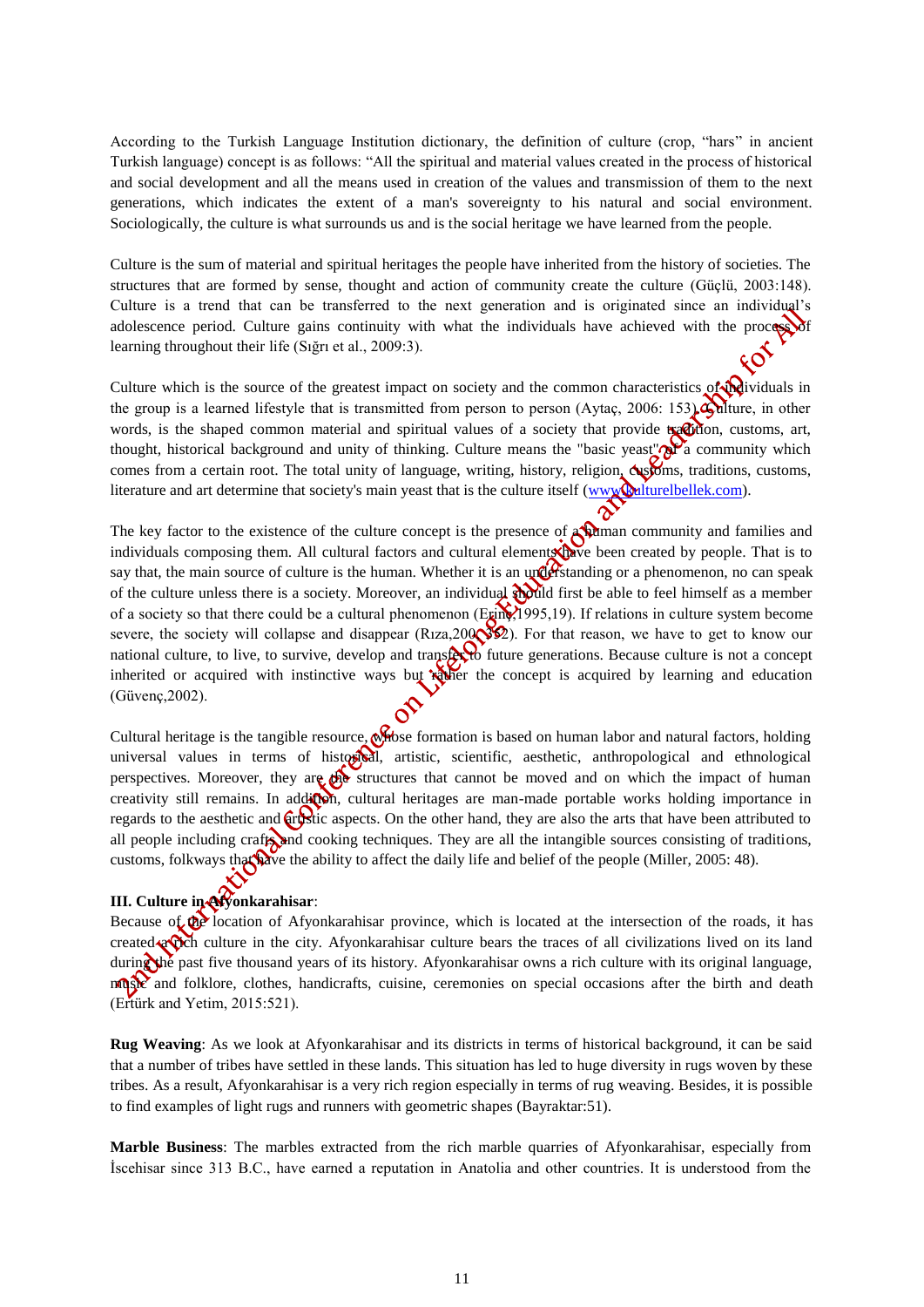archaeological findings that the Dokimeon (İşcehisar) marbles were taken to Rome and Africa. It was stated in the notes of French archaeologist and traveler Charles Texier that the very first time that he had seen the violet veined white Synnada marble was in Afyonkarahisar. It is known that marbles have been used for various purposes since ancient times. Marble is used in architectural constructions, the decoration works, sculpture and souvenirs making (afyontanitim.net).

**Felt Making**: Felt is formed by compressing the wool with pressure and hot water, and is a nonwoven cloth that has no weft and warp. The hair of sheep, camel, goat and rabbit wools are suitable fibers for making felts. In Afyonkarahisar, mothers would sing the lullaby as "May my baby become a felt maker." (Yalçınkaya, 2011: 1863).

**Harness Making**: Harness Making is of one of the handicrafts in Afyonkarahisar which dates back to old times. It is a handicraft kind that deals with making leather products such as handstand, crupper star, harness, bridle and thong that are used in horse-drawn carriages. After collecting buffalo leathers, harness maker turns the leather into a kind of strap and then produces the harness equipment.

Horse-drawn Carriages: This handicraft was developed parallel to harness making. Horse-drawn carriages were manufactured in various formats like Tatar spring horse-drawn carriage and carriages.

Kerchief Making: Colored cotton kerchiefs were very common in 1900's<sup>2</sup>the most important feature of Afyonkarahisar kerchiefs is that it is sawn as long and short faced and after it is sawn, it can be turned inside out.

Wicker and Boyra (straw mat) Knitting: Some elderly persons arry on wicker and boyra (straw mat) knitting in Yakasinek and Taşköprü towns of Afyonkarahisar. The raw material of Boyra is a special type of straw cultivated from Lake Eber. Compared to straw, Boyra is a harder material and is also used in building roof insulation against heat and water. The straw in softer structure is made use of for preventing the moisture caused by the ground of the houses. In addition, it is used by being laid under the carpets and rugs to provide heat insulation (afyontanitim.net).

# **IV. Afyonkarahisar Lullabıes:**

It can be said that lullabies are a kind of musical genres that are usually in the kind of mani (folk poetry) made of a stanza. Lullaby was called  $\circ$  "balubalu" in Diwan Lügati't Türk (Turkish Language Glossary). (www.turkceciler.com). "Lullabies are the words in verse or prose that are sung with tunes by the mothers while breast feeding their children so as to put them to sleep." (Elçin, 1986:271). Lullabies are sung to the babies who are between at least two-three months old and three to four years old, especially when mothers are keeping them on their lap, feet or shaking a cradle to put them to sleep quicker and easier and to silence the cry of the babies. Lullabies are a kind of Turkish folk song formed of a stanza and reflect mother's state of mind moment (Çelebioğlu ,  $1995$ : 9). Lullabies are the tunes which are sung in mother's lap, knee or in the cradle to hush the crying baby  $\mathbf{\Phi}$  and to put the children to sleep when sleeping time comes (Alptekin, 1990: 63).

Lullaby, makes important contributions to the baby's language, mental, emotional and physical development.  $\Omega$ 

The lullabies sung before bed prepare children to sleep and give them confidence. Lullabies help create mental development at an early age and long-term confidence in children. Moreover, they help development and structuring the personality in children. At the same time, it stimulates the imagination and takes the children from reality to dreams. In short, lullabies make important contributions to the children's language, cognitive, emotional, social and physical development (Güneş, 2010, p.30).

Lullabies allow the transmission of the values of a society from one generation to the next generation. In order to learn a language well or to teach it, it is a must to benefit from the works that reflect the culture of the society in which the language is spoken. Many things are transferred to children through lullabies such as Turkish family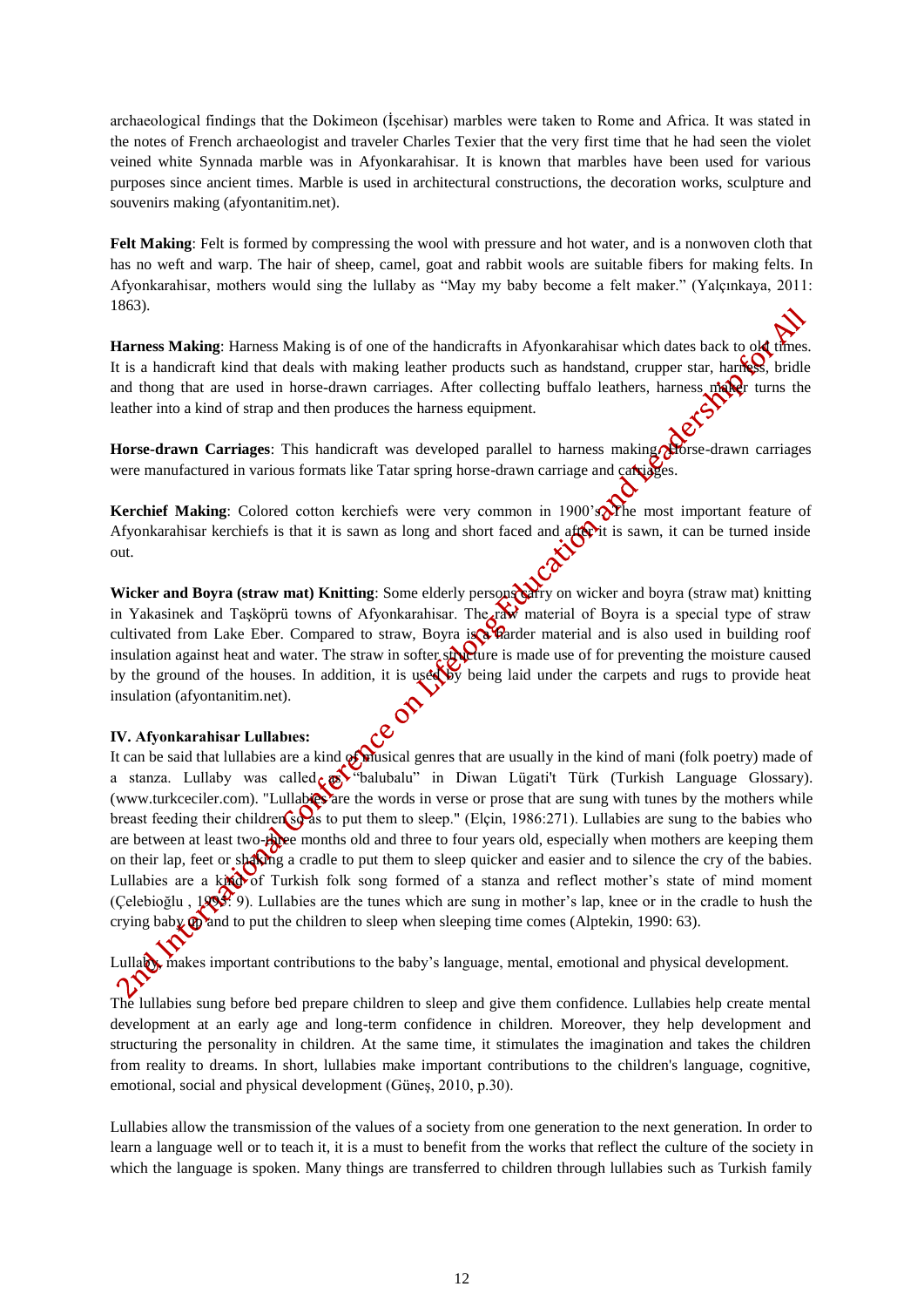structure, traditions, customs and traditions, religious beliefs, living conditions, relations within the family, the love shown to the baby. Everything affects the child's listening and speaking skills such as the melody of a lullaby and the tone of the conversation in the family. As a result of that, children will comprehend the environment they are in. Also, in some lullabies indigenous words are used (Toker,2011, p.26). Lullabies are an important source by which the language is firstly animated in individuals. In a setting in which the child has recently begun to perceive the environment, he feels the magical air of the music in the ear by which he sinks into sleep, which is as important as nutrition, in a state where the words of the lullaby are turned into music.

This situation is of great importance for the child's mental and physical health (Ungan, 2009, p.3).

Lullabies that play an important role in Turkish culture shape our culture and are important tools that allow the transfer of our culture to future generations. Lullabies are one of the important cultural heritages transferring the time of life, community rules, traditions and customs and habits to the future. The elements today forming the culture have reached us as heritages. Lullabies that are one of the most important forwarder elements of our culture are the first instances where children meet their own national culture.

The lullabies that are the most ancient oral culture products and known to be a common genre for all people still continue their existence within Turkish communities. Revealing the place and importance of the lullaby type, which is accepted as a common heritage for all people, in cultural traditions in  $\mathbb{Q}$ yonkarahisar constitutes the main goal of the study. This is why it is also important to do research on lullabies.

# **V. Lullaby Examples:**

The following lullaby examples were taken from 10 women who were interviewed for the study:

Ninnilerin hoş geliyor Koyun ile Koç geliyor

Sen ağlama gülüm

Baban seni çok seviyor ninni.

The lullaby example above is from  $\mathbf{A}$  Region. As the attention is drawn to the lyrics (such as; Ram and Sheep)of the lullaby, it is clearly  $\frac{1}{2}$  that they show the effect of their culture. Since livestock is the most important source of means of living in this region, it has also become the subject of lullabies. When viewed from another aspect, the lyrics of this lullaby reveal the living conditions of parents.

Ninni deyip belediğim

Al bağında dolatığım

Seni Hak'tan dilediğim

Uyusun da büyüsün ninni.

The lullaby example above illustrates the mother's current intimacy, state of mind and wishes and hopes. The lullabies create a friendly atmosphere filled with symbolic motifs allowing the integration of mother and baby.

Allı kiraz ballı kiraz Bana gel biraz

Kiraz vakti geçti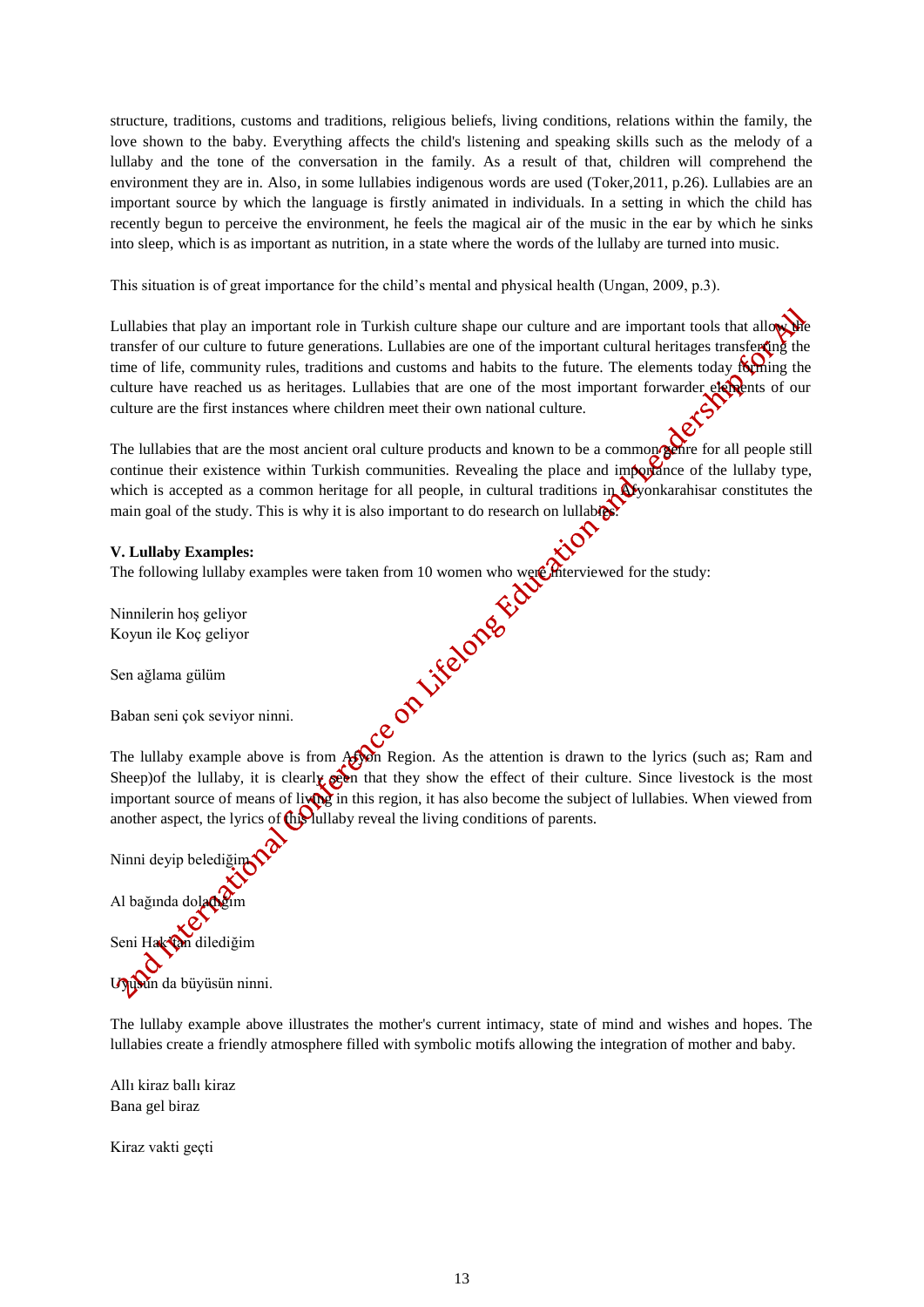Uyusun da büyüsün nenni.

The lullaby example above reflects the mother's current sincere and friendly feelings and wishes. Additionally, as lyrics (such as; white cherry) of the lullaby are carefully surveyed, it is clearly understood that the lullaby demonstrates the effect of its culture. Cherry cultivation and production is an important source of livelihood in Afyon Region (Sultandağı and Çay Districts) and this culture in Afyonkarahisar has been the subject of lullabies.

Koyun gelir guzusuynan

Ayağının tozusuynan

Ben koyunu güderim Ardı körpe guzusuynan

Eeee e guzuma ee.

The lullaby example above is one of the lullabies from Afyon Region. If the lyrics of the lullaby are carefully read, it can be obviously seen that the lullaby proves the effect of its culture. Due to the fact that livestock is the most important source of income in this region, it has also been the subject of lullables as well.

Ninnilerle belediğim

Bir Mevlâ'dan dilediğim Al bağırdak doladığım

Uyuyasın kuzum ninni

Büyüyesin kuzum ninni Yaşayasın kuzum ninni!

The lullaby example above reflects the matter's current sincere and friendly feelings, wishes and wishes.

Ninni diyem uyutayım

Kuzularla yürüteyim

Ninni diyem uykun gelsin Allah uzun ömür yörem.

The lullaby example above shows the mother's current sincere feelings and she wishes her baby or child to live a long life

Bahçeye kurdum salıncak,

Yavrumun eline verdim oyuncak, Yavrumun babası gelecek,

Lokum kaymak getirecek.

Ninni bebeğim ninni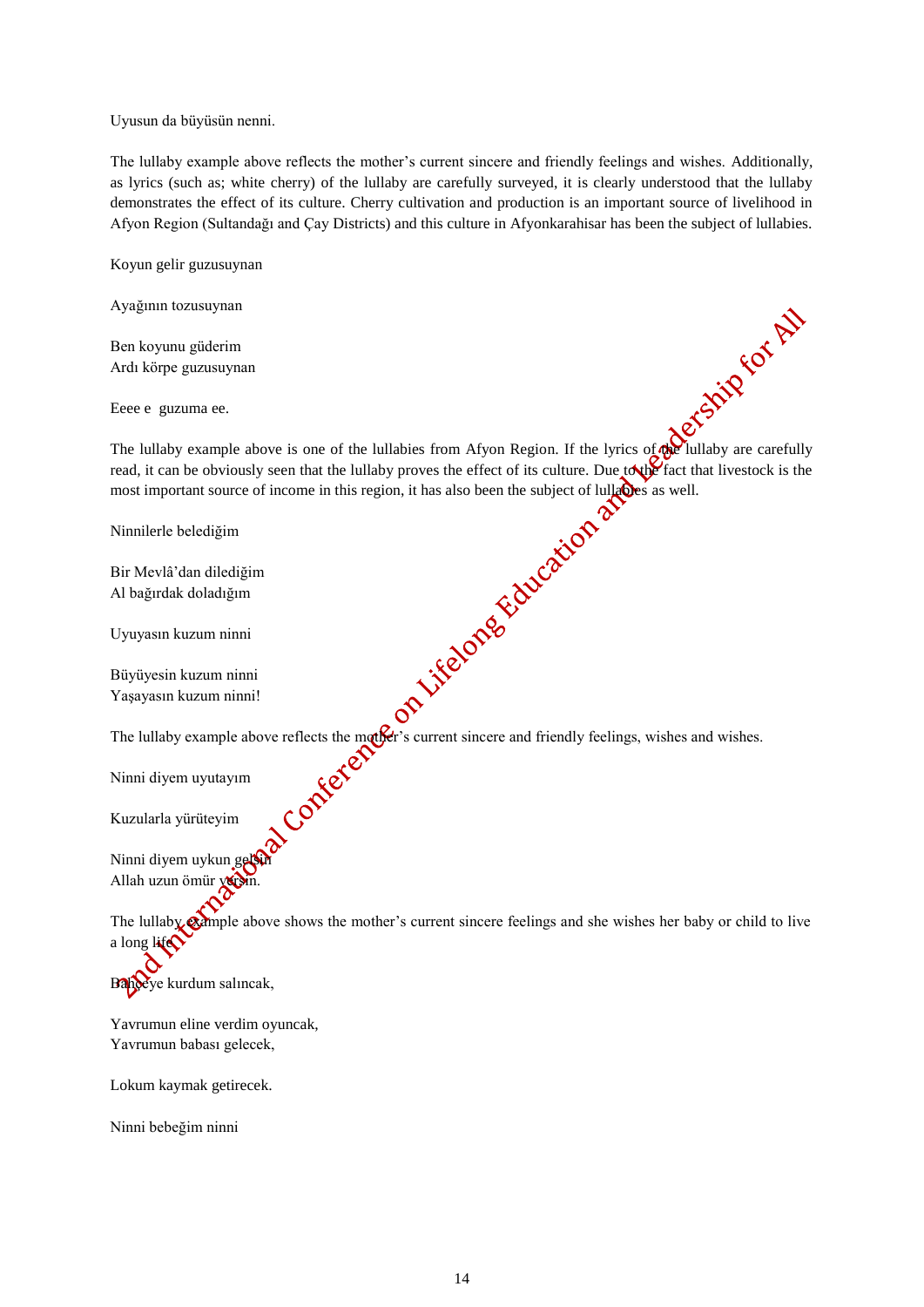The example lullaby above belongs to Afyon Region. If the stated words like "delight and cream" in the lullaby are studied attentively, it may be easy to notice the effects of their local culture in Afyon Region.

# **VI. Research Objectıves**

The objectives that lie beneath in examining these issues are:

a-To contribute to the local culture of the Afyonkarahisar province, which is selected as the research field, b-To satisfy the curiosity of the researchers about the lullaby culture,

c-To draw attention to the lullabies sung in culture of Afyonkarahisar, d-To reach the lullabies and determine how the lullabies are remembered,

e-To determine the current status of the lullabies that have been sung from the past up to the present.

It is aimed with this study that the lullabies, which are located in the rich culture of Afyonkarahisar and are the cultural heritage, are ensured that they be transferred to future generations and not be for experiment. In addition, it is believed that the study will be a source for the studies to be carried out later. believed that the study will be a source for the studies to be carried out later.

# **2. Method**

In this study, field search related with folk culture products, written restances and interview methods were made use of. A qualitative approach was adopted in the collection of data.  $\hat{C}_{\text{H}}^{\text{H}}$  the descriptive research technique, it was intended to define and collect detailed information about a subject of interest issues. The research has tried to describe and explain "what" the events, objects, assets, organizations, groups, and various areas are (Punch 1998). Qualitative data was collected by interview method that includes 10 women aged between 50 and 70 living in Afyonkarahisar.

The gained data was analyzed by content analysis and was then coded. Thus, the lullabies that are important elements of cultural transmission and important cultural heritage have been determined, and the reasons why they are transferred from one generation to the next generation were also studied; and whether the lullabies are still being sung today or not has been presidenced. As a result, some suggestions were made. The data required for this research was gained by collecting the resources on this topic, analysis of the responses to the interview questions applied to 10 women and the own experience of the researchers.

Prior to the meeting with the source persons, the questions to be asked were prepared in advance and these question were directed to them in conversations without making them feel bored. Periodicals, books, articles, theses in Higher Education Documentation Centre on the subject have been reviewed in terms of benefiting from the written sources and then they were used in this study.

# **3. Fındıngs and Interpretatıon**

نگاءِ

In this part, there are findings gained from the responses that were provided by 10 female interviewees. The findings obtained through interviews were given by sorted questions.

- 1. First of all, 10 women were asked: "Which elements do the Afyonkarahisar lullabies contain in their cultural fabric?" The answers to this question are as follows: They contain culture of Afyonkarahisar  $(n=3)$ , They contain mothers' *expectations*  $(n=2)$ , They contain feelings of mothers  $(n=2)$ , They contain rhymes and folk poetry  $(n=2)$ , They contain *ballads and laments* $(n=1)$ .
- 2. Secondly, 10 women were directed this question: "Do you think the lullabies are important cultural heritage in Afyonkarahisar culture?" The answers to this question are; Yes, they are important cultural heritage *(n=8)*, Yes, they are inherited from the mothers *(n=2).*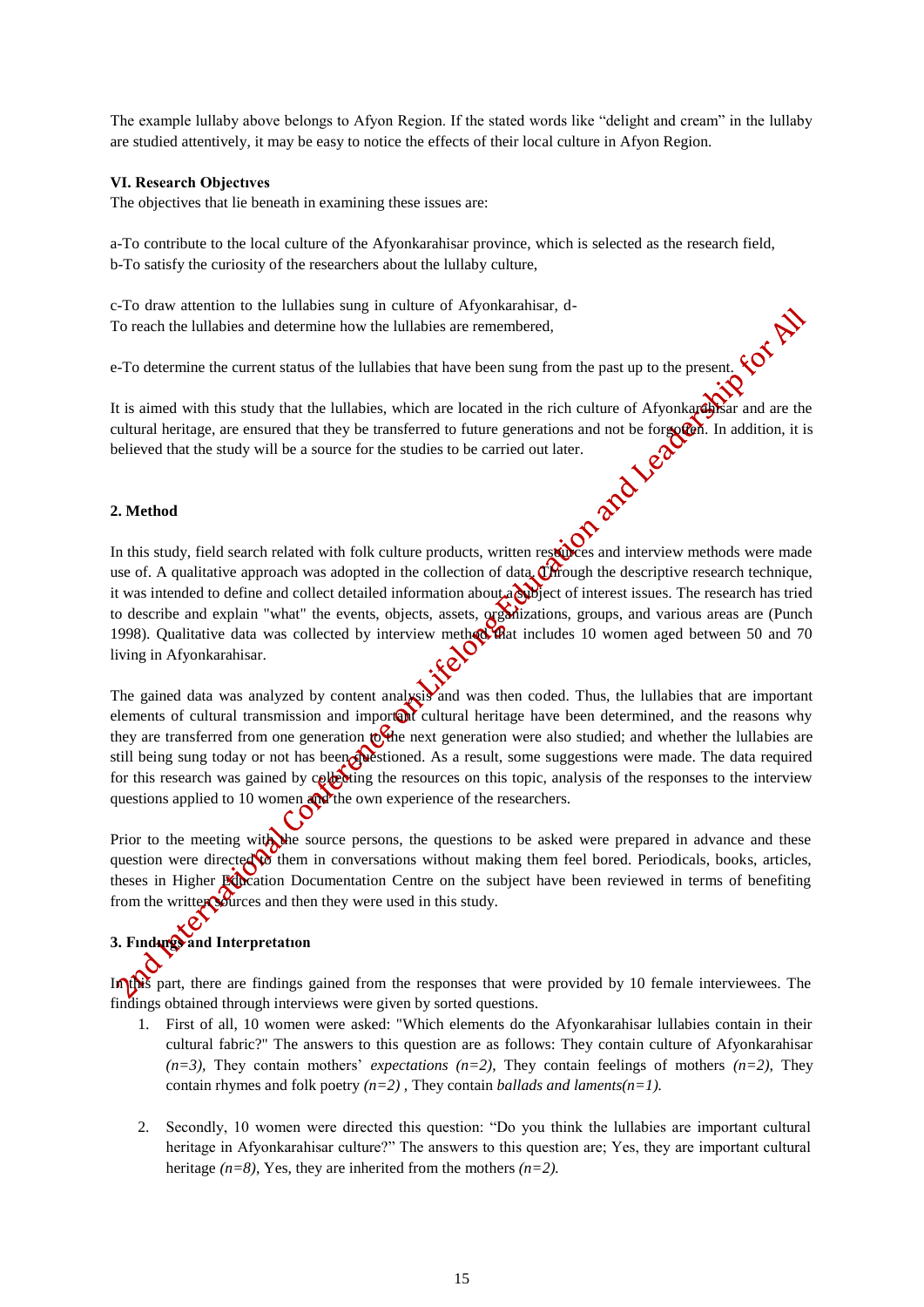- 3. 10 women were thirdly asked: "Do you think the lullabies are mother's song?" The response to this question is that they all believe that the lullabies are mother's song *(n=10).*
- 4. As the fourth question, 10 interviewees were asked: "In today's conditions if you had a newborn child, would you prefer to sing a lullaby yourself or would you prefer to make your baby just listens a lullaby? The response to this question is; I would prefer to sing a lullaby using my own voice  $(n=10)$ .
- 5. As for the next question, 10 interviewees were invited to answer this question: "Do you think the lullabies are sung today?" The responses to this question are: No, they are not sung *(n=6)*, Yes, they are rarely sung  $(n=3)$ , Yes, they are sung in rural areas  $(n=1)$ .
- 6. 10 female participants were then asked: "Do you think there are sufficient resources and materials related to the lullabies? The response to this question is: No, there are no sufficient resources  $(n=10)$ .
- 7. As for the seventh question, 10 female participants were directed: "In what ways the lullabies are influential in baby's development? The responses to this question are: The lumbies are influential in baby's whole development processes  $(n=6)$ , The lullabies are influential in  $\gamma$  is *social and emotional development (n=3),* The lullabies are influential in baby's language development  $(n=1)$ .
- 8. As for the next question, 10 female participants were then asked: What do you think are the causes that manis (known as Turkish poem/folk poetry) have lasted until present day? The responses to this question are: Because mothers sing them  $(n=9)$ , Because they are transferred from one generation to the next  $(n=1)$ .
- 9. As for the final question, 10 female interviewes were asked: "What would you suggest so as to protect our lullabies, which are important cultural heritage of our country, and to hand them from generation to the next?" The responses to this question vary as follows: We could write  $(n=4)$ , I may *teach them to my children so that thex could hand them to theirs*  $(n=3)$ *, We need to teach the new* generations and enable the lullabes *to be transferred*  $(n=1)$ , We need to encourage the new *generations by singing lullabies*  $\sqrt{N-1}$ *), The ones know lullabies should share them with those who do not know (n=1).*

# **4. Conclusion and Suggestions**

Lullabies are the products of society that are transferred from generation to generation in some certain time units, have the ability to affect the children in terms of their tunes and reflecting the culture of the society in terms of local elements, customs and traditions, history and social features along holding qualification of cultural heritage.

It was highlighted as a result of the study that lullabies are precious in Afyonkarahisar culture and there is a need to protect them. In order to achieve this aim, it was mentioned that lullabies should be repeated by the people before they are forgotten and should be transferred from generation to generation.

The elements that make up our culture have been left us as a heritage today. One of the most important forwarder elements of our culture, lullabies are the first instances where children meet with their national culture. In the past, lullabies were considered to be the songs murmured by the baby's mother to put him to sleep or anonymous mother songs reflecting the mother-baby-cradle figure. However, today they are viewed as scientific and cultural data which is actively studied and is great importance to child development.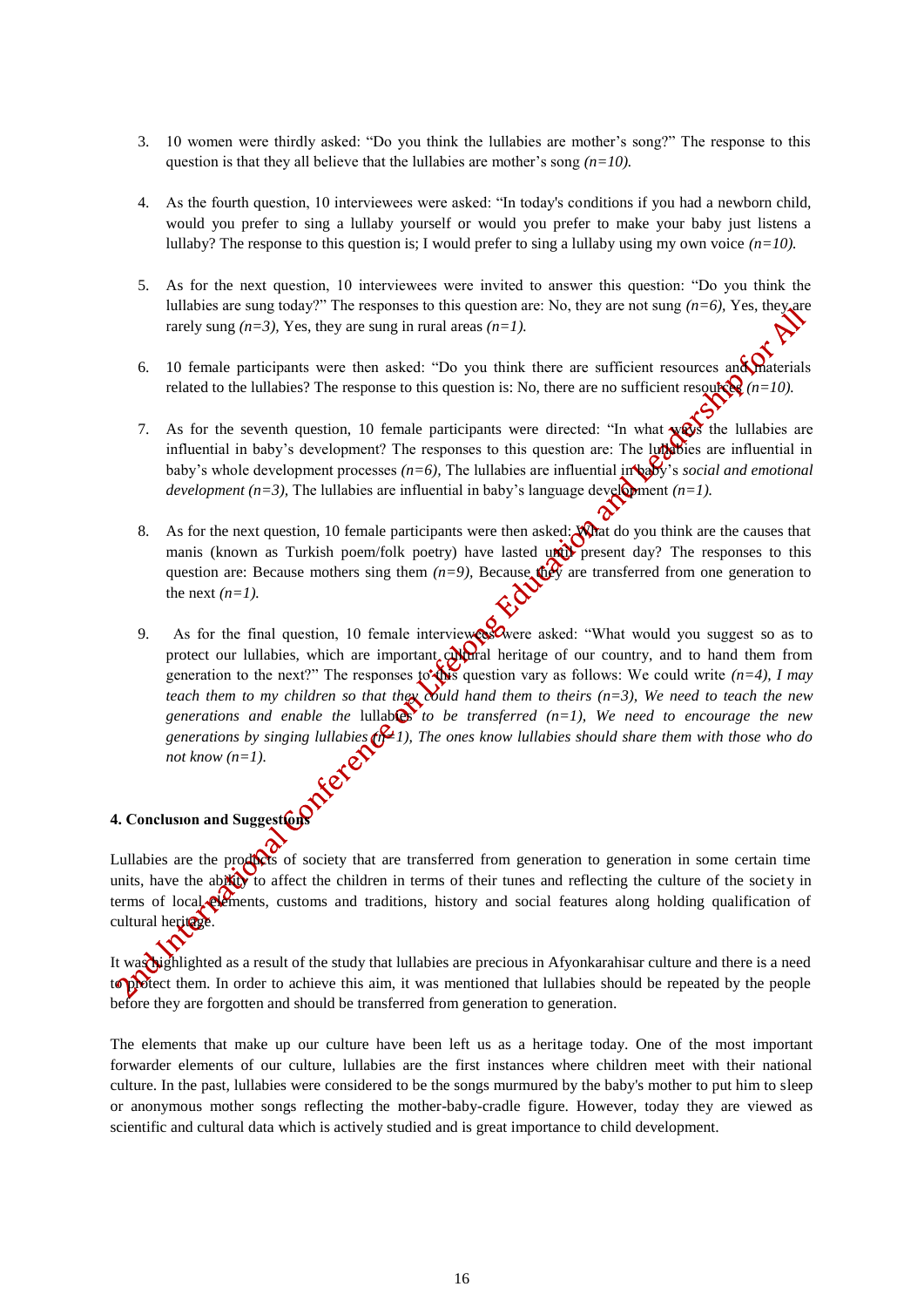As you pay attention to the lyrics of the lullabies from Afyon Region, the effect of their culture can be clearly seen on lullabies. When viewed from another aspect, the lyrics of the lullabies reveal the living conditions of the parents. Lullabies, in this context, create a friendly environment filled with symbolic motifs and also help the integration of mother and baby come out.

Being important mother songs, lullabies that play an important role in Turkish culture are important tools that allow the transfer of our culture to future generations along with shaping our own culture. According to research results, lullabies are very important and valuable parts of the culture and it was concluded that the absence of lullabies is a great deficiency in terms of cultural heritage. It was also stated that lullabies are significant cultural heritages and a valuable legacy of the mother.

As a result of the interviews, it was detected that mothers have transformed some certain rhymes, songs and laments into lullabies format and then they have sung them to their babies.

Depending on these results, it was suggested that lullabies and the tradition of lullaby staging should be preserved and be sustained by which lullabies could be passed on to future generations.

On the official websites of the city, districts and municipalities, there should be some information concerning the lullabies and a web site should be created about lullabies. Studies concerning  $\mathbf{f}(\mathbf{r})$  lullabies, which are sung in Afyonkarahisar and the surrounding districts, should be carried out and the results of these studies need to be announced to the people.

More resources should be written stressing the importance of the lullables in child's development. The place and the importance of the lullabies in the child's development should be transferred to mother by the experts in the field and an awareness of the lullabies needs to be created in mothers.

O

The previous generations should be reached out in terms of this issue and they should be asked what lullabies they sang to their children in the past. These lullabies should be filmed or voice recording needs to be performed. After compiling the lullabies, they should be put into notes. Besides, a lullaby archive should be created which will also serve as a cultural herioge related to the lullabies.

Within university-city cooperation, seminars and workshops about lullabies can be arranged at university by the faculty of education and conservatory. Thus, it may be ensured that mothers may not forget the tradition of lullaby singing and also the provision of cultural transmission of the mother's songs, lullabies, could be achieved.

# **5. References**

Alptekin, A. B. (1990), "Ninni", Türk Dili ve Edebiyatı Ansiklopedisi, C.VII, İstanbul: Dergâh Yayınları, s.63-65.

Ayta $\hat{Q}$ . (2006). Girisimcilik: Sosyo-Kültürel Bir Perspektif, Dumlupınar Üniversitesi Sosyal Bilimler Dergisi,  $\blacktriangleright$  Ağustos (15), 139-160.

Bayraktar, S.(2005). Afyon Çevresi Yörük Dokumaları.acikerisim.fsm.edu.tr.

- Çelebioğlu, A.(1995), Türk Ninniler Hazinesi*,* İstanbul: Kitabevi Yayınları. Elçin, Ş. (1986), Halk Edebiyatına Giriş*,* 2.b., Ankara: KTB Yayınları. Erinç, S.M.(1995). Kültür Sanat; Sanat Kültür, Çınar Yayınları,İstanbul.
- Ertürk, F. ve Yetim, F. (2015). Afyonkarahisar İli Antikacılarında Bulunan Hesap İşi İşlemeli Ürünler Üzerine Bir Araştırma. Uluslararası Sanat Araştırmaları Dergisi, cilt:8, sayı:36, Şubat 2015.

Güçlü, N. (2003). Örgüt Kültürü, Kırgızistan Manas Üniversitesi, Sosyal Bilimler Dergisi**,** 6, 147-159.

Güneş, F. (2010). Ninnilerin çocukların dil ve zihinsel gelişimine etkisi. *Zeitschrift für die Welt der Türken,* 2(3), 27-38.